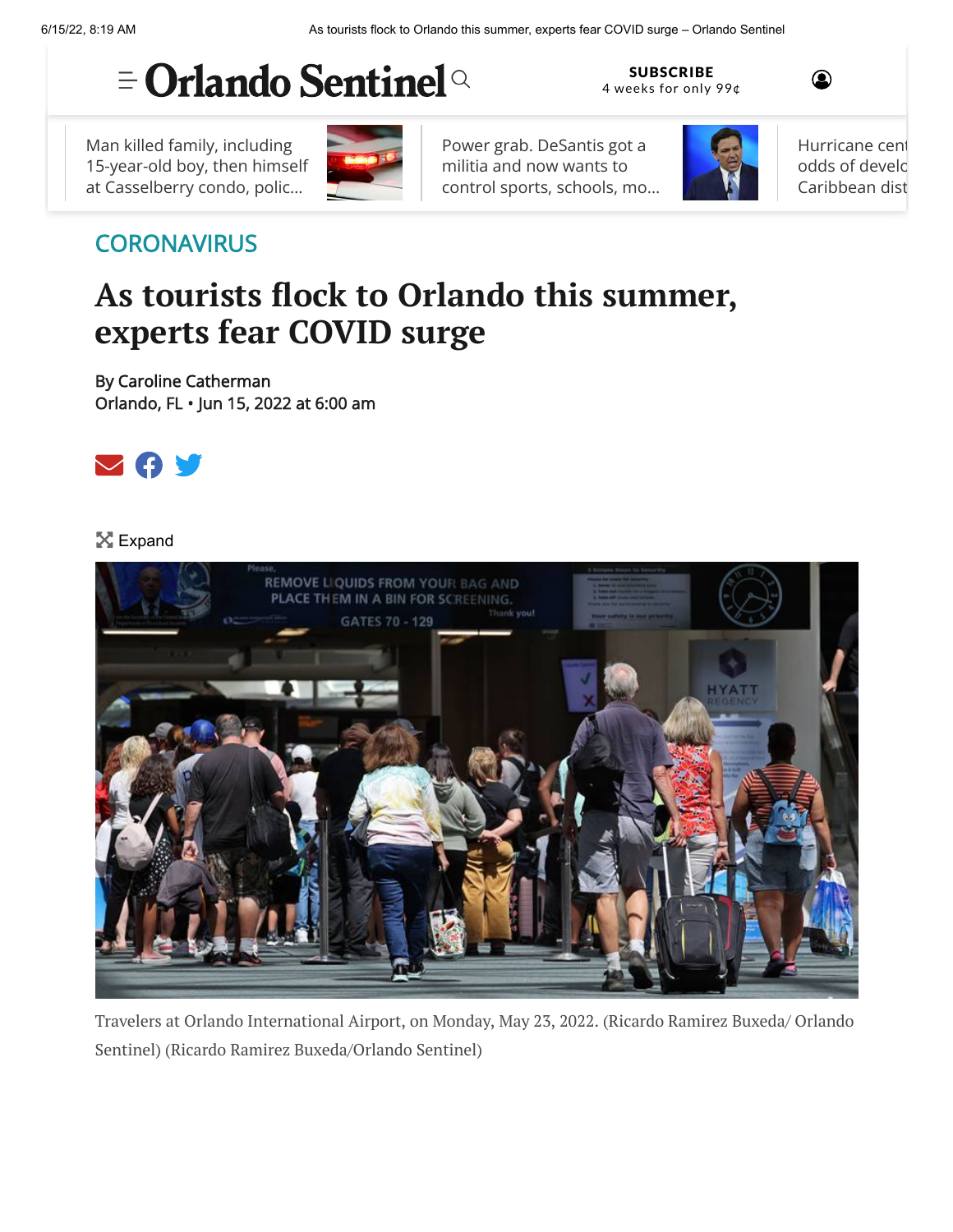As [tourism skyrockets in Orange County, t](https://www.orlandosentinel.com/news/orange-county/os-ne-orange-tdt-april-surge-20220603-knmpixtgczenrh2cdy3g7n46r4-story.html)here's another trend that isn't [something to celebrate: COVID-19 cases have been creeping up for months in](https://www.orlandosentinel.com/coronavirus/os-ne-covid-community-level-high-central-florida-cdc-20220606-g6ltm7kvbnf6jb3fngnr4m7dcm-story.html) Central Florida, health experts say.

Visit Orlando officials have [previously told t](https://www.orlandosentinel.com/news/orange-county/os-ne-orange-tdt-april-surge-20220603-knmpixtgczenrh2cdy3g7n46r4-story.html)he Orlando Sentinel they expect this summer's tourism numbers to nearly reach pre-pandemic levels. Epidemiologists such as Aileen Marty, professor of infectious diseases at Florida International [University, have said they also expect COVID-19 cases to increase over the](https://www.orlandosentinel.com/coronavirus/fl-ne-covid-summer-surge-protection-20220520-vdndw4ue5jfcphy6gcq32a6ygi-story.html) summer.

"It looks very, very bad right now in terms of escaping having a summer surge," Marty said over email. "How bad that summer surge is, that is very hard to predict, because there's so many variables that can increase or decrease that."

The Florida Department of Health does not publicly share data about positive COVID-19 cases in non-residents in its biweekly reports, so the number of COVID-19-positive tourists may never be known. However, data about COVID-19 in Orlando tourists' cities of origin suggests that most visitors come from places where the virus is circulating widely.

Visit Orlando tracks where visitors come from using data from geo-location intelligence data company Arrivalist. Denise Spiegel, a spokesperson, shared the top 10 destinations of origin from May 1, 2021, to May 3, 2022.

The data reveals most of Orlando's visitors come from other parts of Florida. It's most common to see tourists from the Tampa and Saint Petersburg area, followed by the Miami metro area; then from the areas surrounding Orlando such as Daytona Beach or Melbourne.

New York City comes in fourth, followed by West Palm Beach, Jacksonville, Atlanta, Philadelphia, Fort Myers, and finally Chicago.

[The in-state travel all comes from areas experiencing high community levels of](https://covid.cdc.gov/covid-data-tracker/#county-view?list_select_state=all_states&list_select_county=&data-type=CommunityLevels&null=CommunityLevels)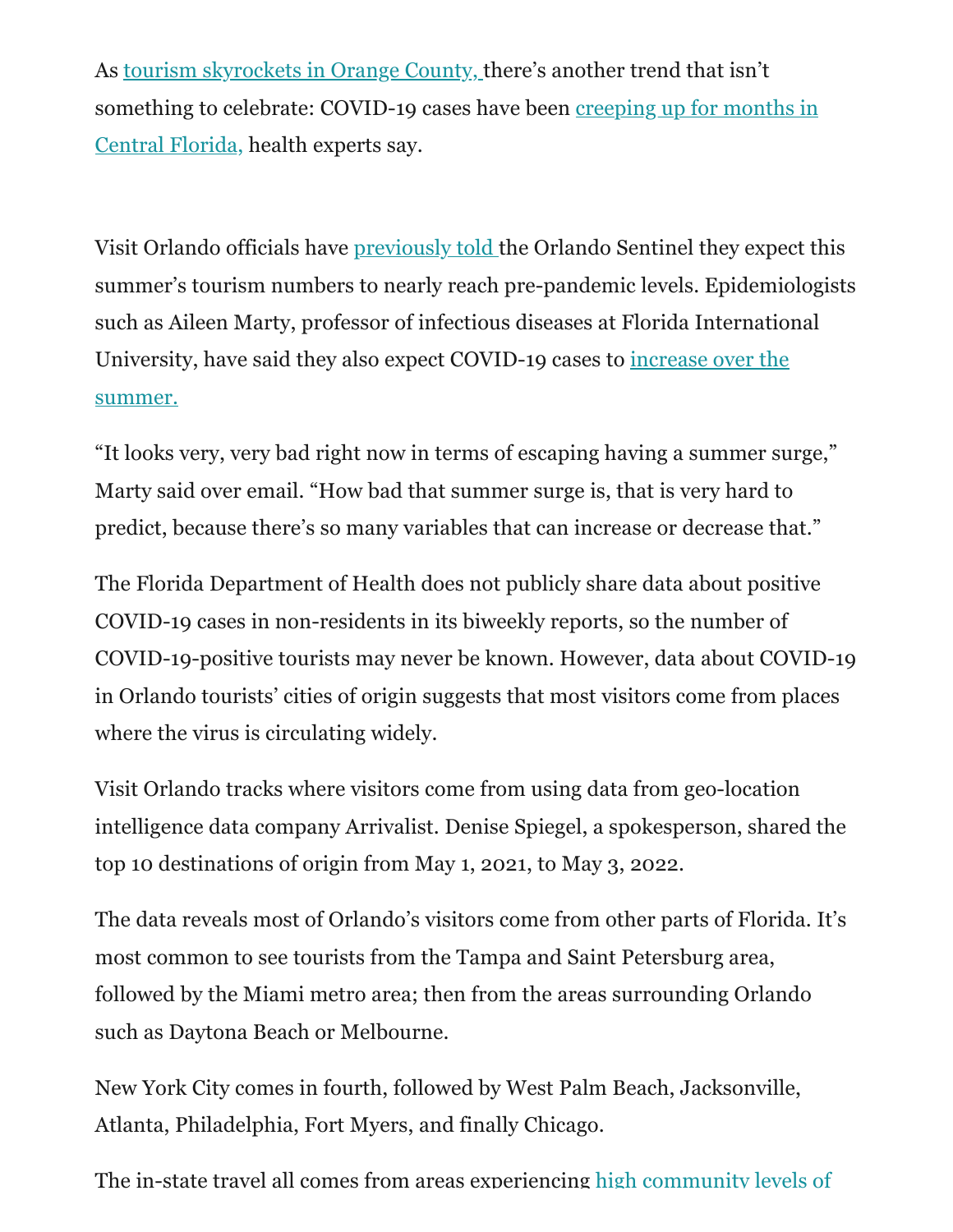[COVID-19; this means hospitalization rates are high enough that the Centers fo](https://covid.cdc.gov/covid-data-tracker/#county-view?list_select_state=all_states&list_select_county=&data-type=CommunityLevels&null=CommunityLevels)r Disease Control and Prevention urges everyone to wear masks to reduce the odds of resources being threatened.

Most Central Florida counties receive that designation as well. Northeastern cities such as New York or Philadelphia, meanwhile, are seeing a downtick in COVID-19 cases and hospitalizations after a rise, though transmission is still high, [according to the CDC.](https://covid.cdc.gov/covid-data-tracker/#county-view?list_select_state=all_states&list_select_county=all_counties&data-type=Risk)

Dr. Mark Chaet, dean of Florida State University College of Medicine's Orlando Regional Campus, said there's "no question" travel contributes to COVID-19 spread, but the state's relatively high vaccination rates may blunt negative impacts.

"We'll see cases come into our state, but they won't have the ability to spread as rapidly if they were coming in to say, Alabama," Chaet said.

In-state travel may not be a big concern if people take steps to reduce their risk of COVID-19, he added, like traveling by car and masking.

Though international travel to Orlando is less common, it concerns Chaet and Marty more than in-state or national travel.

Central Florida mayors and the tourism industry anticipate international travel [to the region will pick up in the coming months in light of the news that inbound](https://www.orlandosentinel.com/business/tourism/os-bz-covid-test-travel-requirement-20220610-laian2hw2fdwbeuxr2plhyjrwe-story.html) international travelers who are vaccinated no longer have to produce a negative test within a day of boarding their flights.